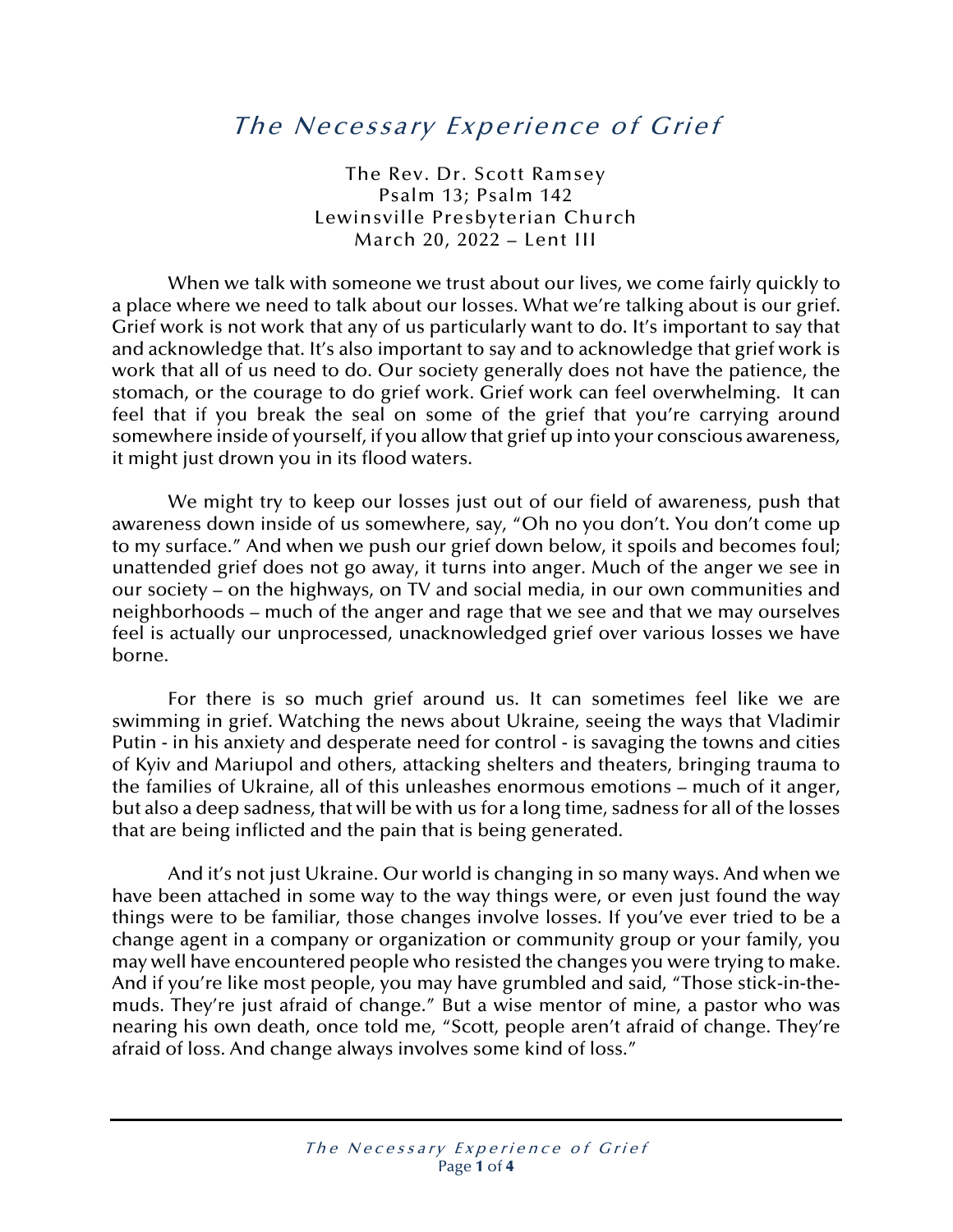Losses must be acknowledged, and they must be grieved. The problem is that grief work can feel overwhelming to us. When we're in grief, it's usually not pretty. I can remember being part of a group a few years ago, where we were processing some losses we had experienced. As I was talking about some of these losses, I was crying. And not just delicately crying. Full on, hot mess kind of crying. I happened to catch a glimpse of myself in a mirror, and I thought, "Oh my goodness. I'm a mess!" I actually thought, "Why can't I be one of those people who is beautiful and handsome when I cry?" Grief can be raw and it can be ugly. The problem is that if we don't engage our grief, if we don't metabolize it, process it, then it festers in us and becomes another block in the rage machine that is shredding our social fabric.

The good news, my friends, is that the church has resources to help us process our grief. You're never going to guess what that resource is. It's the book of Psalms. Shocker. And look at that, we're doing a sermon series on the book of Psalms! The psalms give us a script for the necessary work and ministry of grief. Out of the 150 psalms, it is generally thought that about 40% of the psalms can be classified as psalms of lament, which means that, in some way, they are giving voice to lamentation and grief, complaint and mourning. They're not always pretty, because lamentation is not always pretty. But they're real, and they're in your Bible, and the fact that they're in your Bible means that faithful people have been praying this way for thousands of years, and this is a legitimate and faithful way to pray. You have to use them, you have to read them, pray them, and make them part of your life.

However, it is very much the case that in the mainstream church, the psalms of lament are massively under-utilized. The lectionary – and I'm a lectionary fan – does a horrible job of exposing the church on a regular basis to the psalms of grief. In the lectionary, we get plenty of psalms of praise and thanksgiving, but relatively few psalms of grief. This has led generations of faithful people to assume that their grief, their losses, their anger over their losses was not a regular, legitimate topic for their conversations with God. They have assumed that when they were talking with God, they needed to pretty everything up, and they certainly shouldn't say things like, "Are you going to forget me forever, God?" the way that Psalm 13 does.

One of my seminary teachers tells of being raised in a family where being polite to God was the highest virtue. While she still does not think it is a bad thing to be polite, she says that when being polite to God was made the Most Important Thing, she ended up repressing all of her anger, rage, and grief in an effort to conform to the politeness that her family expected. As a result, she ended up in the territory of depression as a young person. Discovering the psalms in her 20s, she says, "quite literally saved my life. I never knew that people of faith were allowed to be honest like this." That same seminary teacher told me that she believes that the renewal of the church lies in recovering the use of the fullness of the psalms. The church's vitality and energy for mission will be sapped, unless and until we rediscover and reclaim the voice of the psalms. The psalms give us a script for the necessary work and ministry of grief.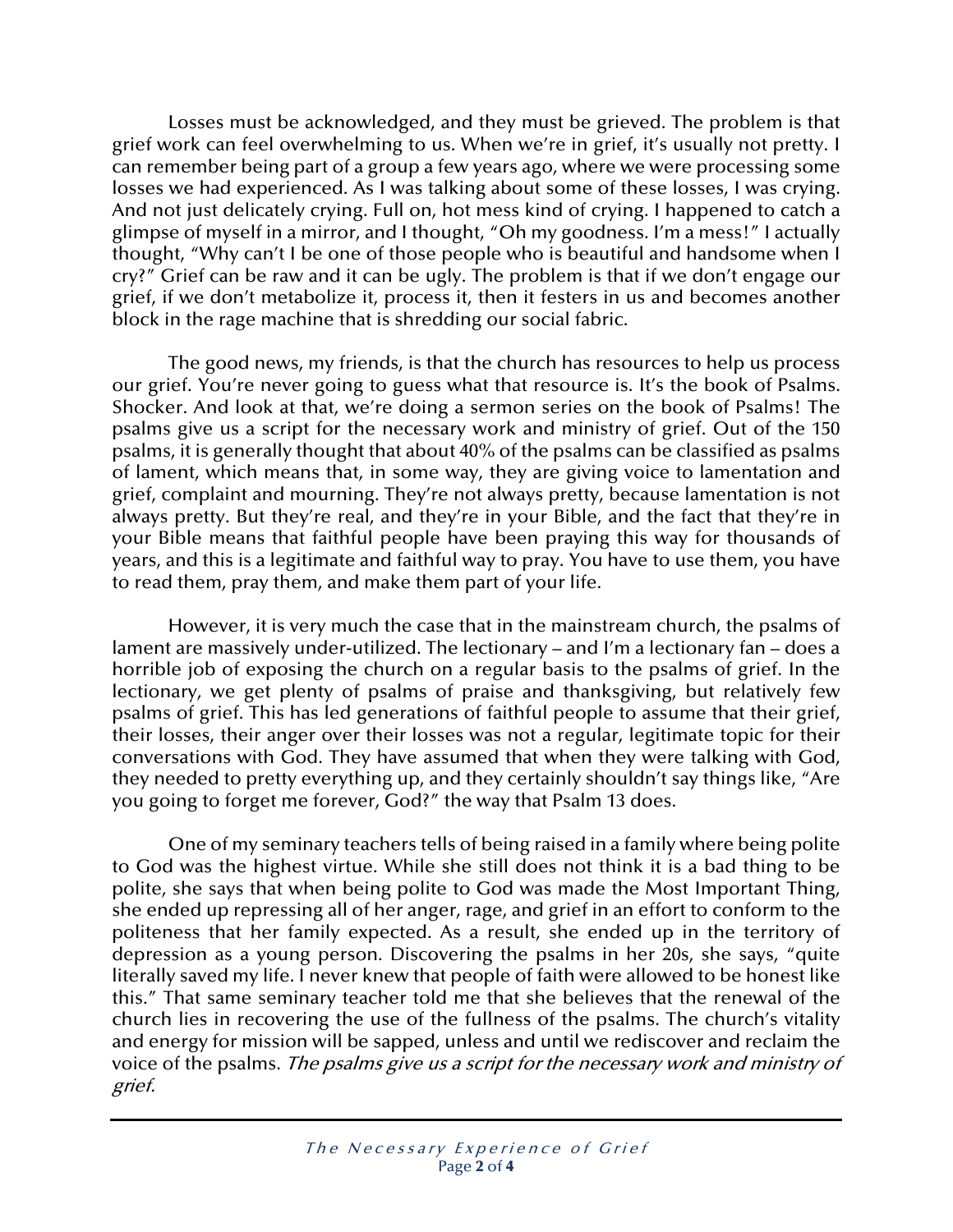Psalm 13 is one script for processing a loss. When we are undergoing a loss, and I have found that this is true for the great losses that are widely appreciated, as well as for the smaller losses that some people try to dismiss – when we are undergoing a loss of some kind, it can feel as though we are being forgotten. It can feel as though we are not really seen. It can feel as though something or someone is being taken away from us, in complete disregard of whether we're OK with that or not. This can happen with changes and losses in our personal lives, it can happen with changes in our society, it can happen with changes in the church. When that happens, we can do one of several things. We can tell ourselves we're fine. We can tell ourselves it's stupid and a waste of energy to be sad, that grown-ups shouldn't cry, and it wasn't that big a deal anyway. Which is to say, we can repress it. Or, we can get real mad about it, and take that anger out on the people around us. We may erupt at home over something small that someone does, or we may go on-line and act out in a variety of ways.

Or, we can put it into prayer. As Stephen Hiemstra said in Bible study this past Wednesday, we can either turn into our pain, or we can turn to God with our pain. Psalm 13, Psalm 142, and all of those other 40% of psalms choose that third option. They turn to God with their losses, and ask God to make a difference in those losses. We never know in advance what will happen when we consciously invite God into our losses. This turn can change our prayer life, and makes it into a much more engaged conversation with God. The psalms give us a script for the necessary work and ministry of grief.

Even positive changes in our lives can generate grief. When your child goes off to college, it is a wonderful thing, but it is also a loss. When a friend gets married, it can be a beautiful thing, but there can also be losses that are involved in this change of identity. That's not to say it's a bad thing for your child to go to college, or for a friend to get married. But if we don't acknowledge the losses that are involved, they don't go away, they just go underground. Moving into our newly renovated building is a wonderful, spectacular change that is going to leapfrog our mission forward as a congregation. And, it is a change. Rooms look different. Room may look unfamiliar for a while. It may feel like we're in a different church. It is a fantastic, generational change, and it is the case that there are certain losses inside of that change. And those changes are all happening in the context of the last two years of the global pandemic which has generated so many losses. So we can be gentle with ourselves and with others who are experiencing sadness - not our entire experience, but an ingredient in it. There's no reason to be ashamed about this. If you are going through any kind of a change in your life, and you have a pit in your stomach in the midst of it, that may well be your body's awareness of a loss that you are experiencing. So just notice it, allow it to be there, and trust that it won't overwhelm you.

When there is a world situation that is of great concern to you, a situation like the Russian invasion of Ukraine, or in which one person or group is taking advantage of another, or in which someone is undergoing enormous losses, it can be a powerful thing to pray the psalms *on their behalf*. To hold them in mind, and to imagine them